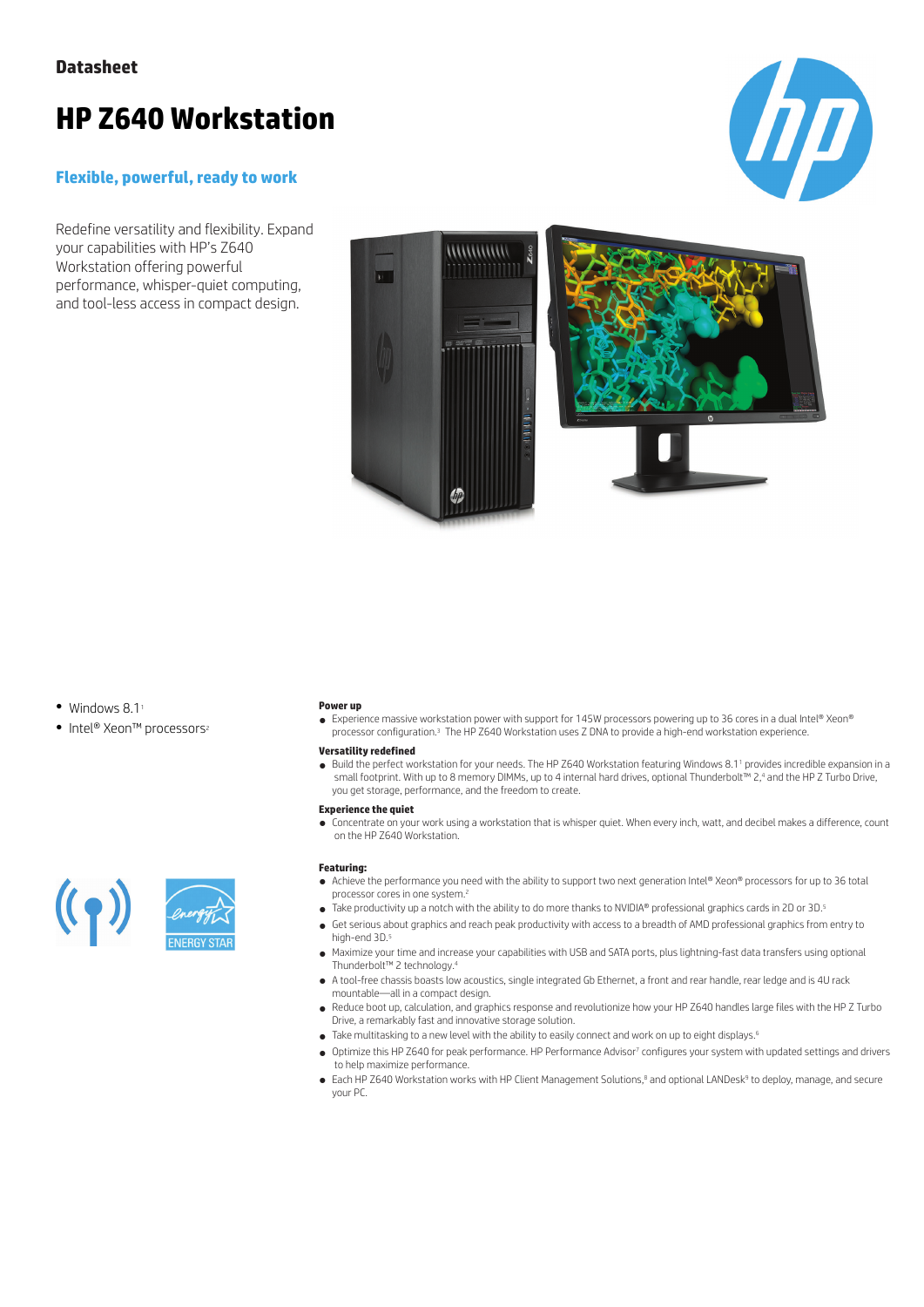# **HP Z640 Workstation Specifications Table**







| <b>Form Factor</b>                  | Rackable minitower                                                                                                                                                                                                                                                                                                                                                                                                                                                                                                                                                                                                                                                                                                                                                                                                                                                                                                                                                                                                                                                                                                                                                                                                                                                                                                                                                                                                                                                                                                                                                                                                                                                                                                                                                                                                                                                             |  |
|-------------------------------------|--------------------------------------------------------------------------------------------------------------------------------------------------------------------------------------------------------------------------------------------------------------------------------------------------------------------------------------------------------------------------------------------------------------------------------------------------------------------------------------------------------------------------------------------------------------------------------------------------------------------------------------------------------------------------------------------------------------------------------------------------------------------------------------------------------------------------------------------------------------------------------------------------------------------------------------------------------------------------------------------------------------------------------------------------------------------------------------------------------------------------------------------------------------------------------------------------------------------------------------------------------------------------------------------------------------------------------------------------------------------------------------------------------------------------------------------------------------------------------------------------------------------------------------------------------------------------------------------------------------------------------------------------------------------------------------------------------------------------------------------------------------------------------------------------------------------------------------------------------------------------------|--|
| <b>Operating System</b>             | Windows 8.1 Pro 64 <sup>1</sup><br>Windows 7 Professional 64 (available through downgrade rights from Windows 8.1 Pro 64) <sup>2</sup><br>Windows 7 Professional 64<br>Ubuntu Linux<br>HP Installer Kit for Linux                                                                                                                                                                                                                                                                                                                                                                                                                                                                                                                                                                                                                                                                                                                                                                                                                                                                                                                                                                                                                                                                                                                                                                                                                                                                                                                                                                                                                                                                                                                                                                                                                                                              |  |
| <b>Processor Family</b>             | Intel® Xeon® E5 1600 v3 processor; Intel® Xeon® E5 2600 v3 processor                                                                                                                                                                                                                                                                                                                                                                                                                                                                                                                                                                                                                                                                                                                                                                                                                                                                                                                                                                                                                                                                                                                                                                                                                                                                                                                                                                                                                                                                                                                                                                                                                                                                                                                                                                                                           |  |
| Processors <sup>3,4</sup>           | Intel® Xeon® E5-2699 v3 (2.3 GHz, 45 MB cache, 18 cores, Intel® vPro™); Intel® Xeon® E5-2697 v3 (2.6 GHz, 35 MB cache, 14 cores, Intel® VPro™); Intel® Xeon® E5-2695 v3 (2.3 GHz, 35 MB cache, 14 cores, Intel®<br>vPro™); Intel® Xeon® E5-2690 v3 (2.6 GHz, 30 MB cache, 12 cores, Intel® vPro™); Intel® Xeon® E5-2683 v3 (2.0 GHz, 35 MB cache, 14 cores, Intel® vPro™); Intel® Xeon® E5-2680 v3 (2.5 GHz, 30 MB cache, 12 cores,<br>Intel® vPro™); Intel® Xeon® E5-2670 v3 (2.3 GHz, 30 MB cache, 12 cores, Intel® vPro™); Intel® Xeon® E5-2667 v3 (3.2 GHz, 20 MB cache, 8 cores, Intel® vPro™); Intel® Xeon® E5-2660 v3 (2.6 GHz, 25 MB cache, 10 cores,<br>Intel® vPro™); Intel® Xeon® E5-2650 v3 (2.3 GHz, 25 MB cache, 10 cores, Intel® vPro™); Intel® Xeon® E5-2643 v3 (3.4 GHz, 20 MB cache, 6 cores, Intel® VPro™); Intel® Xeon® E5-2640 v3 (2.6 GHz, 20 MB cache, 8 cores,<br>Intel® vPro™); Intel® Xeon® E5-2637 v3 (3.5 GHz, 15 MB cache, 4 cores, Intel® vPro™); Intel® Xeon® E5-2630 v3 (2.4 GHz, 20 MB cache, 8 cores, Intel® vPro™); Intel® Xeon® E5-2623 v3 (3.0 GHz, 10 MB cache, 4 cores,<br>Intel® vPro™); Intel® Xeon® E5-2620 v3 (2.4 GHz, 15 MB cache, 6 cores, Intel® vPro™); Intel® Xeon® E5-2609 v3 (1.9 GHz, 15 MB cache, 6 cores, Intel® VPro™); Intel® Xeon® E5-2603 v3 (1.6 GHz, 15 MB cache, 6 cores,<br>Intel® vPro™); Intel® Xeon® E5-1680 v3 (3.2 GHz, 20 MB cache, 8 cores, Intel® vPro™); Intel® Xeon® E5-1660 v3 (3.0 GHz, 20 MB cache, 8 cores, Intel® VPro™); Intel® Xeon® E5-1650 v3 (3.5 GHz, 15 MB cache, 6 cores,<br>Intel® vPro™); Intel® Xeon® E5-1630 v3 (3.7 GHz, 10 MB cache, 4 cores, Intel® vPro™); Intel® Xeon® E5-1620 v3 (3.5 GHz, 10 MB cache, 4 cores, Intel® VPro™); Intel® Xeon® E5-1607 v3 (3.1 GHz, 10 MB cache, 4 cores,<br>Intel® vPro™); Intel® Xeon® E5-1603 v3 (2.8 GHz, 10 MB cache, 4 cores, Intel® vPro™) |  |
| Chipset                             | Intel® C612                                                                                                                                                                                                                                                                                                                                                                                                                                                                                                                                                                                                                                                                                                                                                                                                                                                                                                                                                                                                                                                                                                                                                                                                                                                                                                                                                                                                                                                                                                                                                                                                                                                                                                                                                                                                                                                                    |  |
| <b>Maximum Memory</b>               | Up to $256$ $GB^8$<br>Up to 32 GB<br>Standard memory note: Actual memory speed dependent on processor. Only Registered and Load-reduced ECC DIMMs are supported.                                                                                                                                                                                                                                                                                                                                                                                                                                                                                                                                                                                                                                                                                                                                                                                                                                                                                                                                                                                                                                                                                                                                                                                                                                                                                                                                                                                                                                                                                                                                                                                                                                                                                                               |  |
| <b>Memory Slots</b>                 | 4 DIMM (with 1 processor) and 8 DIMM (with 2 processors)                                                                                                                                                                                                                                                                                                                                                                                                                                                                                                                                                                                                                                                                                                                                                                                                                                                                                                                                                                                                                                                                                                                                                                                                                                                                                                                                                                                                                                                                                                                                                                                                                                                                                                                                                                                                                       |  |
| <b>Drive Controllers</b>            | Integrated SATA 6.0 Gb/s; LSI 9217-4i4e 8-port SAS 6.0 Gb/s RAID (optional); LSI MegaRAID® 9270-8i SAS 6.0 Gb/s ROC RAID Card and iBBU09 Battery Backup Unit (optional); Factory integrated RAID available for<br>SATA/SAS drives (RAID 0, 0 Data, 1, 5, and 10)                                                                                                                                                                                                                                                                                                                                                                                                                                                                                                                                                                                                                                                                                                                                                                                                                                                                                                                                                                                                                                                                                                                                                                                                                                                                                                                                                                                                                                                                                                                                                                                                               |  |
| Internal Storage                    | 300 GB up to 600 GB SAS (15000 rpm) <sup>5</sup><br>300 GB up to 1.2 TB SAS (10000 rpm) <sup>5</sup><br>500 GB up to 4 TB SATA (7200 rpm) <sup>5</sup><br>up to 500 GB SATA SED (7200 rpm) <sup>5</sup><br>128 GB up to 1 TB SATA SSD <sup>5</sup><br>256 GB up to 512 GB SATA SE SSD <sup>5</sup><br>256 GB up to 512 GB HP Z Turbo Drive (PCIe SSD) <sup>5</sup>                                                                                                                                                                                                                                                                                                                                                                                                                                                                                                                                                                                                                                                                                                                                                                                                                                                                                                                                                                                                                                                                                                                                                                                                                                                                                                                                                                                                                                                                                                             |  |
| <b>Optical Storage</b>              | Slim SATA DVD-ROM; Slim SATA SuperMulti DVD writer; Slim SATA BDXL Blu-ray writer <sup>6,7,13</sup>                                                                                                                                                                                                                                                                                                                                                                                                                                                                                                                                                                                                                                                                                                                                                                                                                                                                                                                                                                                                                                                                                                                                                                                                                                                                                                                                                                                                                                                                                                                                                                                                                                                                                                                                                                            |  |
| <b>Additional Storage</b>           | 15-in-1 media card reader (optional)                                                                                                                                                                                                                                                                                                                                                                                                                                                                                                                                                                                                                                                                                                                                                                                                                                                                                                                                                                                                                                                                                                                                                                                                                                                                                                                                                                                                                                                                                                                                                                                                                                                                                                                                                                                                                                           |  |
| <b>Drive Bays (Internal)</b>        | Two 3.5"                                                                                                                                                                                                                                                                                                                                                                                                                                                                                                                                                                                                                                                                                                                                                                                                                                                                                                                                                                                                                                                                                                                                                                                                                                                                                                                                                                                                                                                                                                                                                                                                                                                                                                                                                                                                                                                                       |  |
| <b>Drive Bays (External)</b>        | Two 5.25"; One slim ODD                                                                                                                                                                                                                                                                                                                                                                                                                                                                                                                                                                                                                                                                                                                                                                                                                                                                                                                                                                                                                                                                                                                                                                                                                                                                                                                                                                                                                                                                                                                                                                                                                                                                                                                                                                                                                                                        |  |
| <b>Available Graphics</b>           | Professional 2D: NVIDIA® NVS™ 310 (512 MB); NVIDIA® NVS™ 315 (1 GB); NVIDIA® NVS™ 510 (2 GB)<br>Entry 3D: NVIDIA® Quadro® K420 (1 GB); NVIDIA® Quadro® K620 (2 GB)<br>Mid-range 3D: NVIDIA® Quadro® K2200 (4 GB); AMD FirePro™ W2100 (2 GB); AMD FirePro™ W5100 (4 GB)<br>High-end 3D: NVIDIA® Quadro® M5000 (8 GB); NVIDIA® Quadro® M4000 (8 GB); NVIDIA® Quadro® K4200 (4 GB); NVIDIA® Quadro® K5200 (8 GB); NVIDIA® Quadro® K6000 (12 GB); NVIDIA® Quadro® M6000 (12 GB); AMD<br>FirePro™ W7100 (8 GB)<br>High Performance GPU Computing: NVIDIA® Tesla® K40                                                                                                                                                                                                                                                                                                                                                                                                                                                                                                                                                                                                                                                                                                                                                                                                                                                                                                                                                                                                                                                                                                                                                                                                                                                                                                                |  |
| <b>Expansion Slots</b>              | 2 PCIe Gen3 x16; 1 PCIe Gen3 x8 (open-ended); 1 PCIe Gen2 x4 (open-ended); 1 PCIe Gen2 x1 (open-ended); 1 PCI<br>Open-ended connector allows a greater bandwidth card to be installed physically into a lower bandwidth connector/slot.                                                                                                                                                                                                                                                                                                                                                                                                                                                                                                                                                                                                                                                                                                                                                                                                                                                                                                                                                                                                                                                                                                                                                                                                                                                                                                                                                                                                                                                                                                                                                                                                                                        |  |
| <b>Ports and Connectors</b>         | Front: 4 USB 3.0; 1 headset; 1 microphone<br>Back: 4 USB 3.0; 2 USB 2.0; 2 PS/2; 1 RJ-45; 1 audio line in; 1 audio line out<br>Internal: 1 USB 2.0; 1 USB 3.0                                                                                                                                                                                                                                                                                                                                                                                                                                                                                                                                                                                                                                                                                                                                                                                                                                                                                                                                                                                                                                                                                                                                                                                                                                                                                                                                                                                                                                                                                                                                                                                                                                                                                                                  |  |
| <b>Communications</b>               | Integrated Intel I218LM PCIe GbE; Intel I210-T1 PCIe GbE (optional); HP X540-T2 10 GbE Dual Port Adapter (optional); HP X520 10 GbE Dual Port Adapter (optional); HP 10 GbE SFP+SR Transceiver (optional); HP 361T<br>PCIe dual-port gigabit (optional); Intel 7260 802.11a/b/g/n PCIe WLAN (optional) <sup>9</sup>                                                                                                                                                                                                                                                                                                                                                                                                                                                                                                                                                                                                                                                                                                                                                                                                                                                                                                                                                                                                                                                                                                                                                                                                                                                                                                                                                                                                                                                                                                                                                            |  |
| Audio                               | Integrated Realtek HD ALC221                                                                                                                                                                                                                                                                                                                                                                                                                                                                                                                                                                                                                                                                                                                                                                                                                                                                                                                                                                                                                                                                                                                                                                                                                                                                                                                                                                                                                                                                                                                                                                                                                                                                                                                                                                                                                                                   |  |
| Power                               | 925 W 90% efficient, active PFC                                                                                                                                                                                                                                                                                                                                                                                                                                                                                                                                                                                                                                                                                                                                                                                                                                                                                                                                                                                                                                                                                                                                                                                                                                                                                                                                                                                                                                                                                                                                                                                                                                                                                                                                                                                                                                                |  |
| <b>Input Device</b>                 | HP PS/2 Keyboard; HP USB Keyboard; HP USB SmartCard Keyboard; HP Wireless Keyboard and Mouse <sup>10</sup><br>HP PS/2 Mouse; HP USB Optical Mouse; HP USB 1000 dpi Laser Mouse; HP USB Optical 3-Button Mouse; HP SpaceMouse Pro USB 3D Controller; HP SpacePilot Pro 3D USB Intelligent Controller <sup>10</sup>                                                                                                                                                                                                                                                                                                                                                                                                                                                                                                                                                                                                                                                                                                                                                                                                                                                                                                                                                                                                                                                                                                                                                                                                                                                                                                                                                                                                                                                                                                                                                              |  |
| <b>Security</b>                     | HP Solenoid Hood Lock & Hood Sensor; HP Business PC Security Lock Kit; TPM 1.2 certified <sup>9</sup>                                                                                                                                                                                                                                                                                                                                                                                                                                                                                                                                                                                                                                                                                                                                                                                                                                                                                                                                                                                                                                                                                                                                                                                                                                                                                                                                                                                                                                                                                                                                                                                                                                                                                                                                                                          |  |
| Software                            | HP Performance Advisor; HP Remote Graphics Software (RGS) 7.1; CyberLink PowerDVD/Power2Go; Foxit PhantomPDF Express; Buy Office                                                                                                                                                                                                                                                                                                                                                                                                                                                                                                                                                                                                                                                                                                                                                                                                                                                                                                                                                                                                                                                                                                                                                                                                                                                                                                                                                                                                                                                                                                                                                                                                                                                                                                                                               |  |
| <b>Dimensions</b>                   | 17.5 x 46.48 x 44.45 cm                                                                                                                                                                                                                                                                                                                                                                                                                                                                                                                                                                                                                                                                                                                                                                                                                                                                                                                                                                                                                                                                                                                                                                                                                                                                                                                                                                                                                                                                                                                                                                                                                                                                                                                                                                                                                                                        |  |
| Weight                              | 15 kg<br>Exact weight depends upon configuration.                                                                                                                                                                                                                                                                                                                                                                                                                                                                                                                                                                                                                                                                                                                                                                                                                                                                                                                                                                                                                                                                                                                                                                                                                                                                                                                                                                                                                                                                                                                                                                                                                                                                                                                                                                                                                              |  |
| <b>Energy Efficiency Compliance</b> | ENERGY STAR® certified and EPEAT® registered configurations available <sup>11</sup>                                                                                                                                                                                                                                                                                                                                                                                                                                                                                                                                                                                                                                                                                                                                                                                                                                                                                                                                                                                                                                                                                                                                                                                                                                                                                                                                                                                                                                                                                                                                                                                                                                                                                                                                                                                            |  |
| <b>Environmental Certification</b>  | Low halogen <sup>12</sup>                                                                                                                                                                                                                                                                                                                                                                                                                                                                                                                                                                                                                                                                                                                                                                                                                                                                                                                                                                                                                                                                                                                                                                                                                                                                                                                                                                                                                                                                                                                                                                                                                                                                                                                                                                                                                                                      |  |
| <b>Compatible Displays</b>          | HP Z Display Z30i 30-inch IPS LED Backlit Monitor; HP Z Display Z27i 27-inch IPS LED Backlit Monitor; HP Z Display Z24i 24-inch IPS LED Backlit Monitor; HP Z Display Z23i 23-inch IPS LED Backlit Monitor; HP Z Display<br>Z22i 21.5-inch IPS LED Backlit Monitor; HP DreamColor Z27x Professional Display; HP DreamColor Z24x Professional Display                                                                                                                                                                                                                                                                                                                                                                                                                                                                                                                                                                                                                                                                                                                                                                                                                                                                                                                                                                                                                                                                                                                                                                                                                                                                                                                                                                                                                                                                                                                           |  |
| Warranty                            | 3-year (3-3-3) limited warranty and service offering includes 3 years of parts, labor and on-site repair. Terms and conditions vary by country. Certain restrictions and exclusions apply.                                                                                                                                                                                                                                                                                                                                                                                                                                                                                                                                                                                                                                                                                                                                                                                                                                                                                                                                                                                                                                                                                                                                                                                                                                                                                                                                                                                                                                                                                                                                                                                                                                                                                     |  |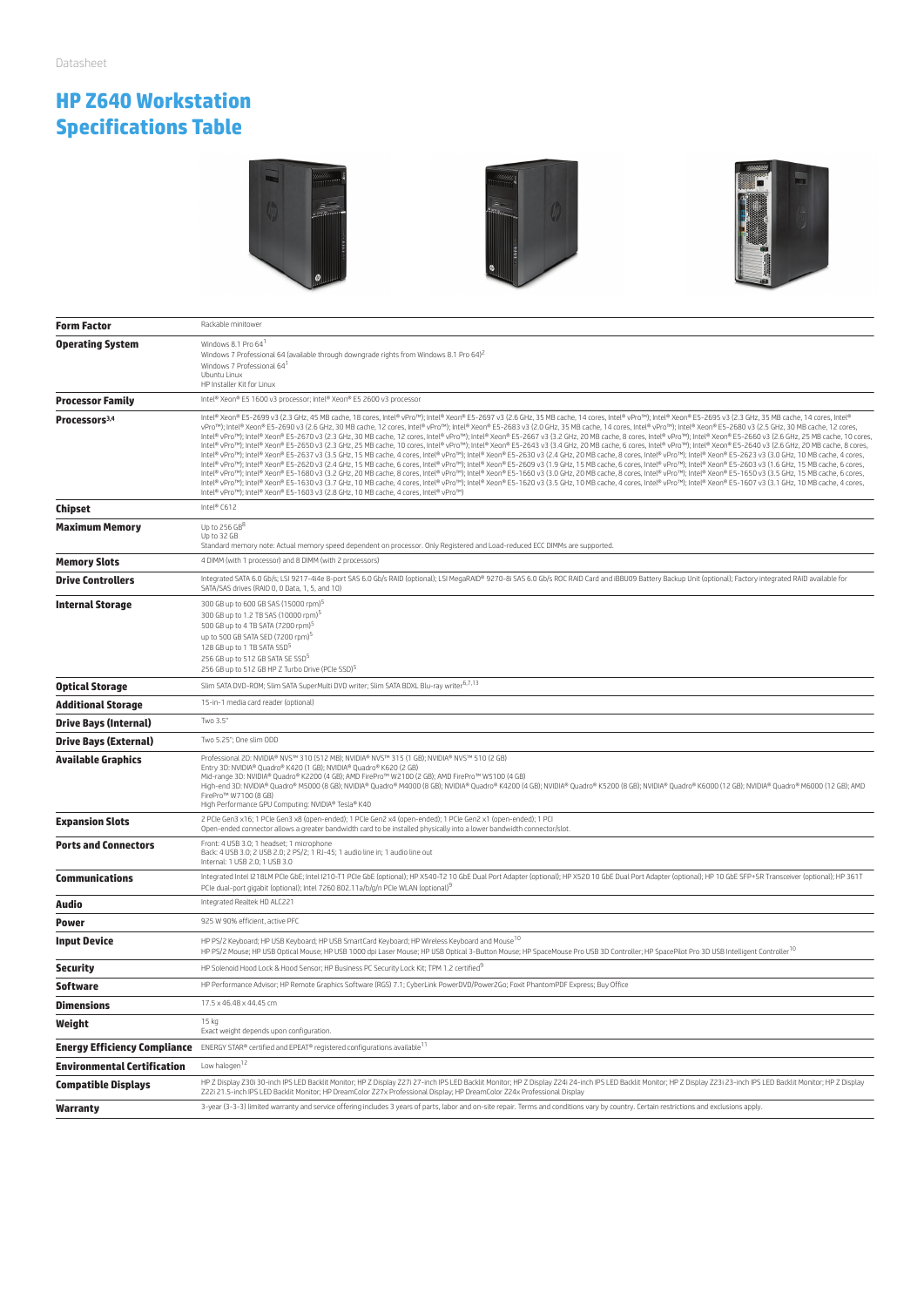## **HP Z640 Workstation**

| Accessories and services (not included)                        |                                                                                                                                                                                                                                                                                                                                                                                                                                                                                                                                                                                                                                             |
|----------------------------------------------------------------|---------------------------------------------------------------------------------------------------------------------------------------------------------------------------------------------------------------------------------------------------------------------------------------------------------------------------------------------------------------------------------------------------------------------------------------------------------------------------------------------------------------------------------------------------------------------------------------------------------------------------------------------|
| HP Z Turbo Drive 256GB PCIe<br><b>Solid State Drive</b>        | Reduce boot up, calculation, and graphics response times (even with 4K video) and revolutionize how your HP Z<br>Workstation handles large files with the HP Z Turbo Drive, a remarkably affordable and innovative PCIe-based SSD<br>storage solution.<br><b>Product number: G3G88AA</b>                                                                                                                                                                                                                                                                                                                                                    |
| NVIDIA Quadro K4200 4GB<br><b>Graphics Card</b>                | Handle the most demanding product design challenges when creating and rendering large, complex models with the<br>NVIDIA® Quadro® K4200 graphics card and its dual copy-engines for seamless data movement.<br><b>Product number: J3G89AA</b>                                                                                                                                                                                                                                                                                                                                                                                               |
| HP 8GB (1x8GB) DDR4-2133<br>MHz ECC Registered RAM             | Boost the capabilities of your HP Workstation with registered DDR4 memory from HP. Get high reliability and cost savings<br>on high-capacity modules vs. unregistered memory.<br><b>Product number: J9P82AA</b>                                                                                                                                                                                                                                                                                                                                                                                                                             |
| HP 16GB (1x16GB)<br>DDR4-2133 MHz ECC<br><b>Registered RAM</b> | Boost the capabilities of your HP Workstation with registered DDR4 memory from HP. Get high reliability and cost savings<br>on high-capacity modules vs. unregistered memory.<br><b>Product number: J9P83AA</b>                                                                                                                                                                                                                                                                                                                                                                                                                             |
| HP SpacePilot Pro USB 3D<br><b>Input Device</b>                | Working in 3D has just become easier and more efficient with an HP SpacePilot Intelligent Controller, which combines<br>refined sensing technology, extendable speed keys, and ergonomic design to give you 3D control, speeding up your<br>design work -faster than you ever thought possible. When you intuitively push, tilt, or twist the control cap, the response<br>is immediate. SpacePilot also features 21 speed keys that increase your efficiency and make working with your designs<br>less stressful and more enjoyable, without the intrusive functionality of a mouse and keyboard alone.<br><b>Product number: WH343AA</b> |
| 5-year Next Business Day<br>Onsite                             | Receive 5 years of next business day onsite repair from an HP-qualified technician for your computing device, if the issue<br>cannot be solved remotely.<br><b>Product number: U7944E</b><br>Care Pack                                                                                                                                                                                                                                                                                                                                                                                                                                      |

**Learn more at www.hp.eu/hpoptions**